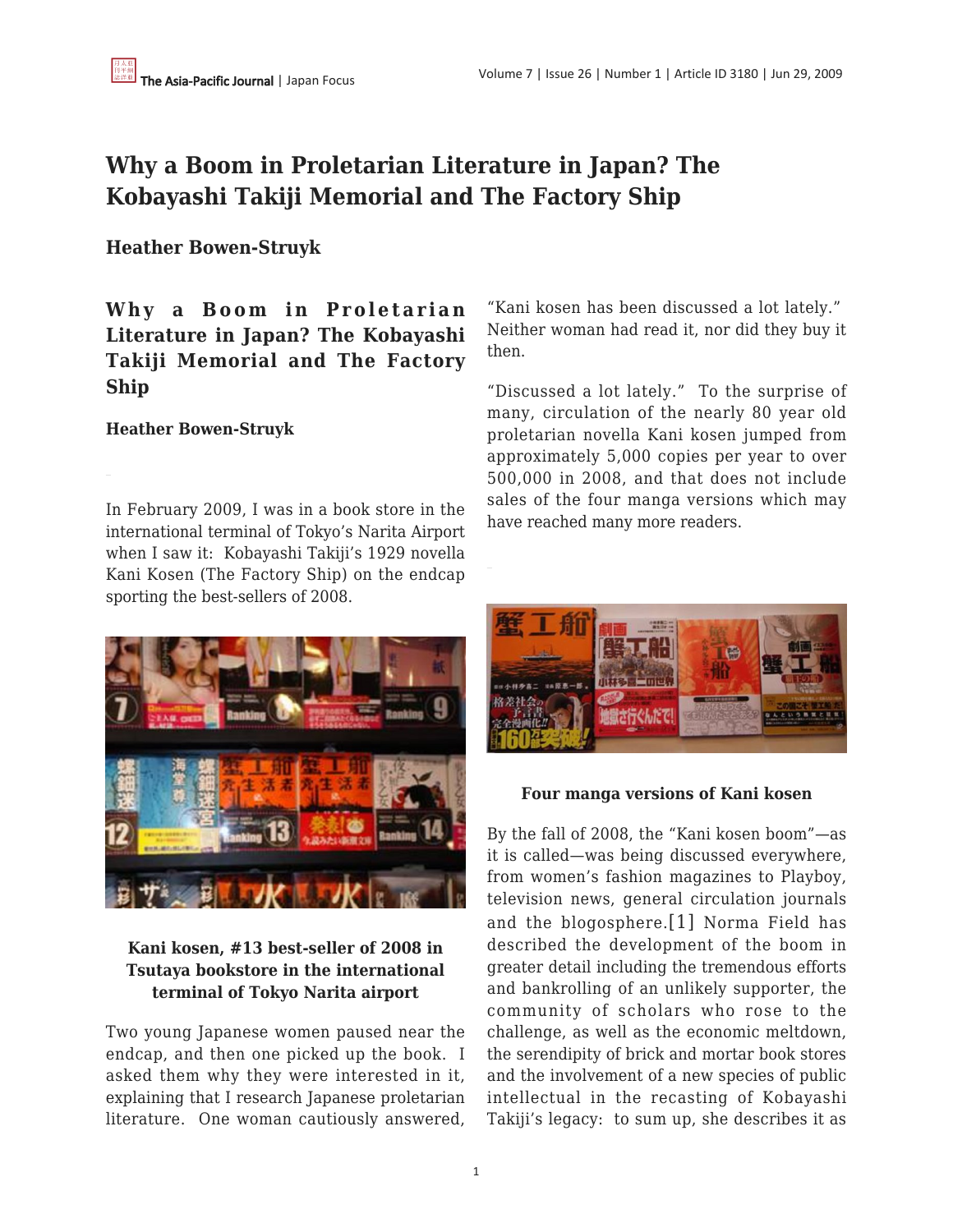

"a miraculous meeting of pure contingency and absolute necessity, of commercial appetite and human need."[2] New phrases have been coined, including a verb "kani ko suru (to do degrading labor) and the lamentation "kore ja maru de kani ko da naa!" (this is just like Kani Kosen!). In May and June of 2009, two stage adaptations were produced in Tokyo, and in the summer of 2009, blockbuster director SABU is set to release a major motion picture.[3] Media reactions have ranged from astonishment that an old book by a Communist writer would become a best-seller to optimism that the generation of young people best known as the "lost generation" is finally (maybe) ready to engage politically.

Faced with uncertain economic growth since the bursting of the economic bubble in 1991, an entire generation has now grown up without the sureties experienced by their parents. And 2008, which was a bad year for capitalism everywhere, was especially bad in Japan.[4] Temp agencies (haken gaisha) have become the artificial respirator on a critically wounded system, providing the labor-lifeblood to the corporate world and keeping just enough people employed to prevent a cardiac arrest. "Working poor" (wakingu pu-a), "divided society" (kakusa shakai) and "precariat" (a neologism combining "proletariat" and "precarious")—buzzwords of the last year or two—give linguistic form to the experience of economic despair. The Akutagawa prizewinning novella on the newsstands in February, "Boats of Pothos Lime," about a wrist-cutting young woman who works three part-time jobs and dreams of an extravagantly priced vacation, was hailed as "literature of the 'temp generation.'"[5] How expensive, I found myself wondering, was the vacation that the two young women in the international terminal were taking? And what was the relationship between their international travel and their interest (and ultimately, disinterest) in Kani kosen?

Takiji (1903-1933), as he is called by his admirers, participated in the proletarian literature movement as an author, activist and member of the then illegal Communist Party until he was tortured to death while under interrogation by the special higher police on February 20, 1933. He was 29 years old.



**Kobayashi Takiji (1903-1933)**

For nearly a decade in prewar Japan, proletarian writers offered the most sustained critiques of Japanese imperialism, its relationship to capitalism, the complicity of the apparatuses of the state, and the unequal burden borne by the laboring masses. Kani kosen (1929) brings these issues to life aboard a crab-cannery boat fishing the contested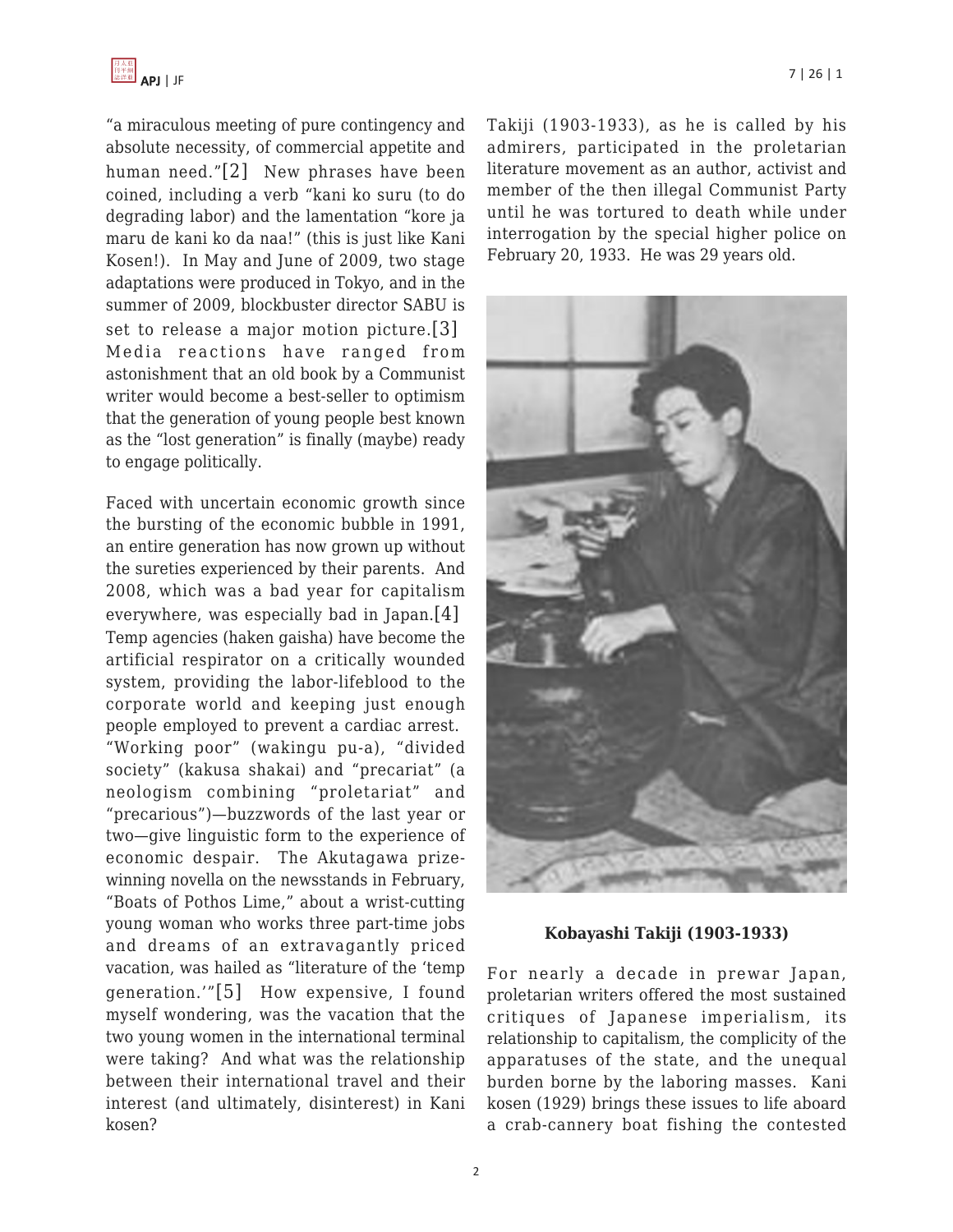

waters between Japan and Russia.

I wanted to know more about the Kani kosen boom and the legacy of this proletarian writer, so when I found myself invited to a Takiji commemorative event on the anniversary of his death on February 20, I accompanied Norma Field, who had just published a book in Japanese on Takiji, on a trip to snowy Otaru in Hokkaido.[6] I asked a lot of questions. More than anything, I really wanted to know about young people: were they really reading Kani kosen? What did they think? Was this just a fad or something else? That, of course, was why I approached the young women in the airport. And as you can see from that anecdote, I did not get the answers I was looking for. But learning happens in unexpected ways, and this report is the result of what I learned. I walked the snowy—sometimes blizzardy—ground of Otaru, where Takiji lived from the age of 4 until he left for Tokyo as a young man, to learn more about the conditions that shaped a young activistwriter. I attended two memorial services in Otaru: one, held at his grave during the day; and the other, an evening event that filled a 450 person hall. And I listened. Following is my report, with three parts of my amateur documentary embedded: Part One: Takiji's Life in Otaru; Part Two: The Graveside Ceremony; and Part Three: The Meaning of the Boom.

#### **Takiji's Life in Otaru**

On the ground in Otaru, an industrial port city in Hokkaido, I confronted the reality that the Kani kosen boom has not yet manifested itself in a vibrant youth culture of protest, but it has brought a tangible excitement to the city that boasts Takiji's grave and has a compelling claim to be his hometown. Just as with other authors, there are books that describe Takiji "literary walks" for fans to retrace places of significance to the author. But now, as a result of the boom, there is also a JTB (Japan Tourist



## **Takiji literary tour bus in front of a sign announcing the evening Takiji Memorial event**

The tour starts at the Otaru Literary Museum, a museum that features Takiji, Ito Sei (1905-1969), Oguma Hideo (1904-1940) and several others. The curator Tamagawa Kaoru, also our guide for the tour, tells me that the museum has had a bump in attendance from the boom, but he describes the typical visitor as one who is intimidated by Takiji's lifestyle—this does not sound like a breeding ground for activism. The pink bus picks us up at the museum, takes us around Otaru, and makes a special visit to the gravesite. There were about a dozen of us, and I was the only person under the age of 40.

How did Takiji come to be a proletarian writer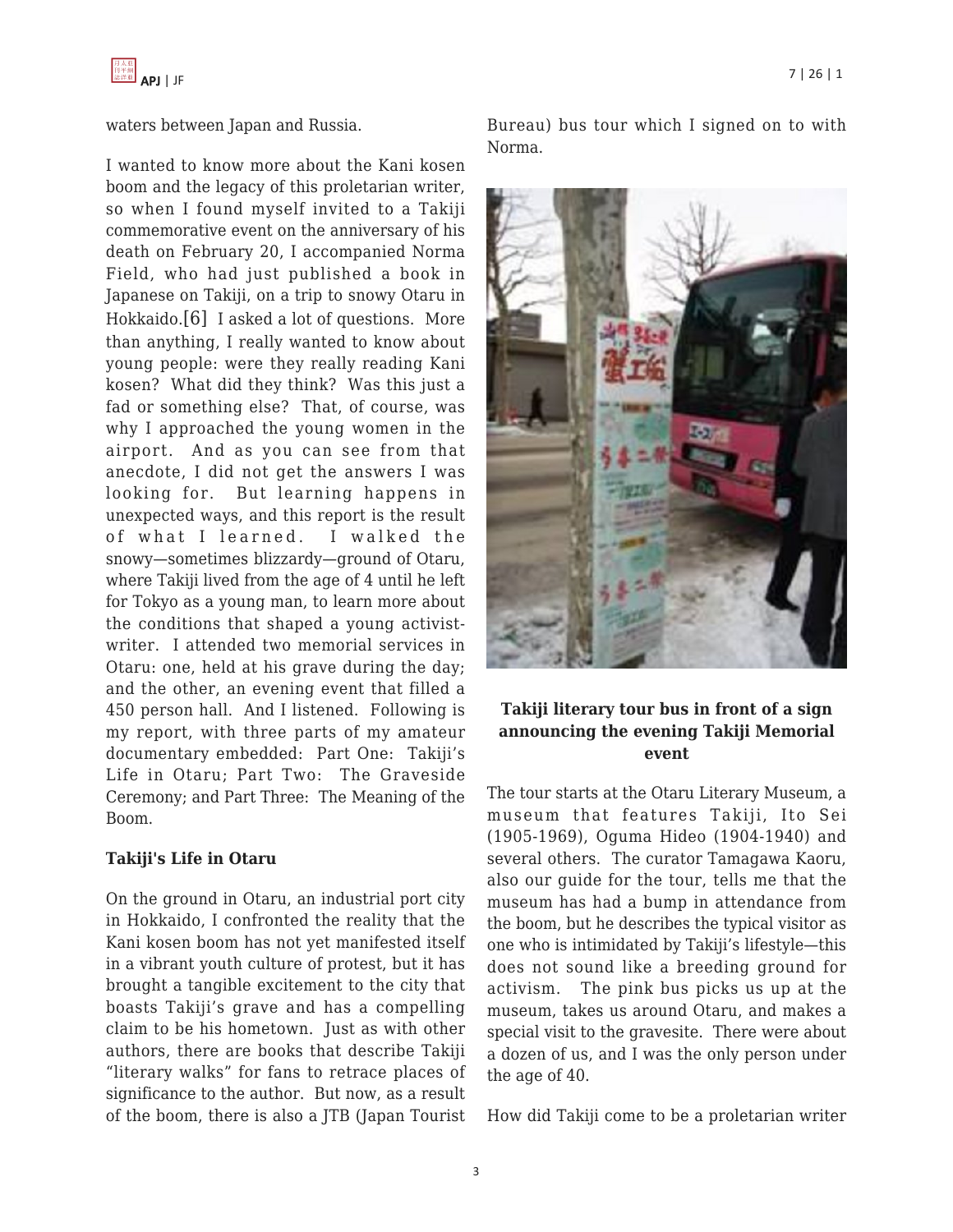

and activist? Takiji's family moved to Otaru when he was 4 years old. As Norma Field explains, Otaru was a semi-colonial frontier which represented opportunity for Takiji's impoverished family, and with the financial assistance of an entrepreneurial uncle, Takiji received an excellent education at the liberal Otaru Commercial Higher School (now the Otaru Commercial University). After graduation, he got a good job at the Hokkaido Colonial Bank on the "wall street" of Otaru. It was then that he began dating Taguchi Taki, a woman employed in the nebulous margins of the sex industry, who became a model for some of his early fiction describing the suffering of women and children. It was also while he was employed at the bank that he published some of his most famous works including "March 15, 1928" (1928), Kani kosen (1929), "The Factory Cell" (1930) and "The Absentee Landlord" (1930)—this last work led to his being fired when he directly implicated his bank in the problem of absentee landlordism.

Most rewarding for me, I hiked the steep snowy streets—radiating up from the port set in a crater—guided by Norma and others very knowledgeable about Takiji. We visited the site of his former home down by the port, walked up the long steep hill called "hell hill" (you'll have to watch the documentary, below, to get the explanation) to his alma mater with a gorgeous view of the harbor; we visited the former Hokkaido Colonial Bank (now a boutique hotel and chocolatier) in close proximity to the old canal with its picturesque 100 year old warehouses (now more vital to tourism than commerce); we climbed to a mountain shrine in a blizzard where he is said to have snuck away to meet his girlfriend; we toured the working class neighborhood of Temiya and visited the site of thelargest May Day demonstration north of Tokyo in 1927; we visited the Hokkai Seikan Factory (site of "The Factory Cell") and walked past the police station, made infamous by the description of torture of those arrested in the mass arrests of March 15, 1928.



### **Takiji's bronze death mask, in the Otaru Literary Museum. A sign reads: It is ok to touch.**

Takiji's move to Tokyo in 1930 led him deeper into the precarious life of a revolutionary, but clearly he learned to see and articulate the problems with capitalism through his experience growing up in Otaru:

#### **Takiji Memorials**

In 2009, there were some twenty Takiji Sai (Takiji Memorials or Takiji Festivals) throughout Japan around the February 20 anniversary of his death. These can be quite big affairs requiring a corresponding network of people who organize and attend them. The larger Takiji Sai tend to be in locales that were important to Takiji's life like Otaru, Akita, and the Greater Tokyo Suginami-Nakano-Shibuya Memorials, but there is an increasing trend to hold Takiji Sai in other places as well, as in Osaka.[7] Takiji Sai are evening events, and in the tradition of evening proletarian events dating from the 1920s, they feature a musical program as well as a talk or two on Takiji's life and works. The Takiji Sai event I participated in at Otaru featured a soprano, Murasaki, singing an original piece she composed for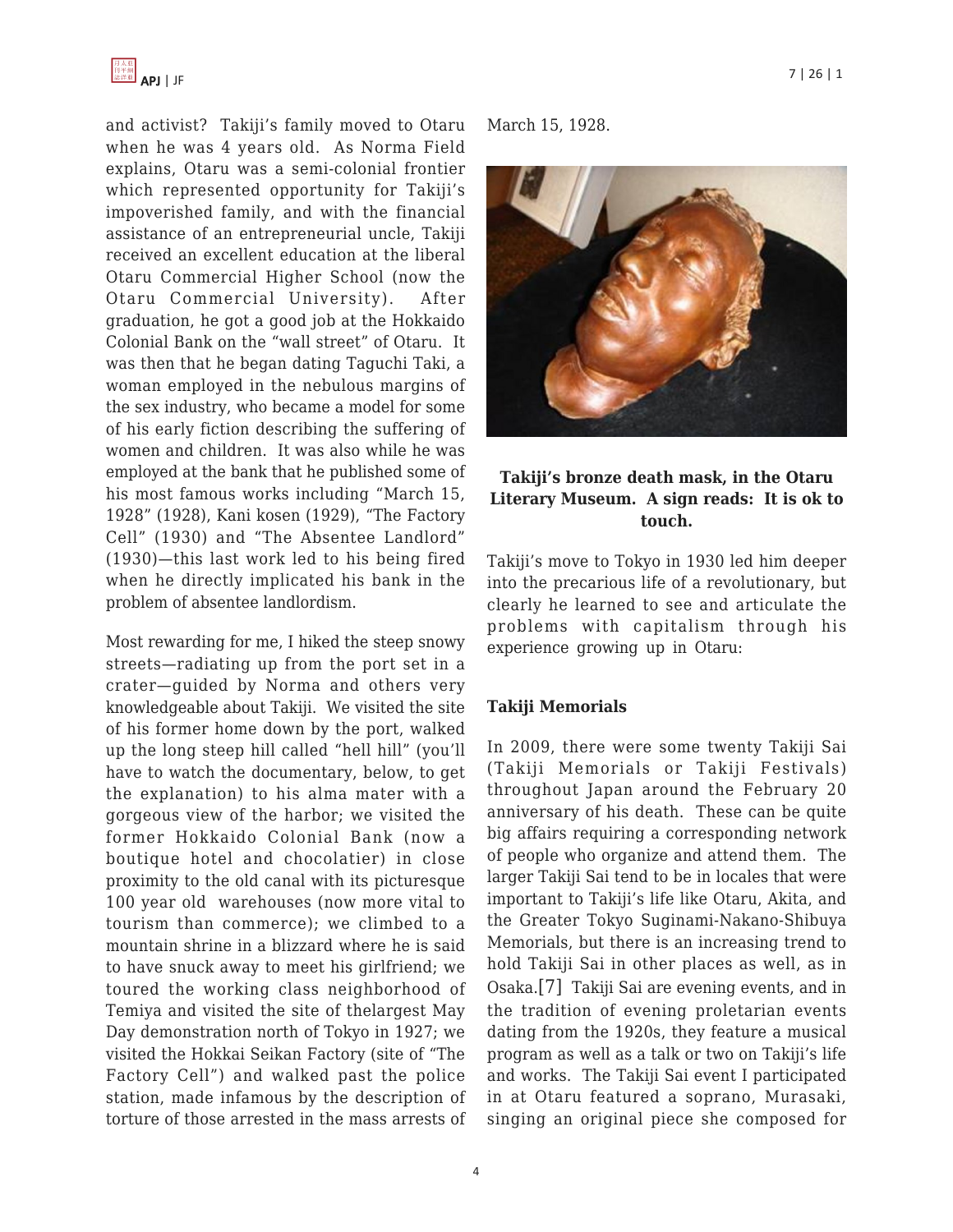Takiji and a keynote speech by Otaru-born and raised Hamabayashi Masao, a prolific retired scholar of the revolutionary tradition in England who has published two books on Takiji in the last two years.[8] This evening event drew 450 people, mostly older than 60, apparently drawn by that combination of civic pride and intellectual interest that characterizes that generation.

But it was the daytime graveside ceremony that captured my imagination: because of its uniqueness (as Wada Kimiko said, "There's only one grave"), because of its picturesque scenery in the snowy mountains, and moreover, because it made real for me the sorrow of Takiji's death.



#### **Kobayashi family grave**

Over one hundred people gathered midday on a workday for commemorative speeches and to honor his grave. Mourners lined up along the snowy steps for a chance to lay a red carnation on the family tombstone while someone played a tinny version of the "Internationale" on a tape recorder. Oishi Hiroko explained the significance of these flowers: red carnations were sent to imprisoned comrades after Takiji's death to let them know he had died because there was no way to communicate the tragedy in words.

#### **The Meaning of the Kani Kosen Boom**

Kani kosen has endured as the exemplar of Japanese proletarian literature for good reasons. After all, 5,000 copies a year for an aging novella is still pretty good, especially when we consider that the word "proletarian" had become an historical artifact during the overlapping decades of the cold war and high economic growth. Not only is it well-written, it also cleverly dramatizes key theoretical and practical concerns of the labor and arts movement in the late 1920s. Proletarian writers vigorously debated the primacy of art vs. politics, the need to popularize the movement, and the question of style: Kani kosen addresses these key issues with intellectual sharpness.

The SS Hakkō Maru, at once a crab fishing boat and a crab canning factory, sails into the dangerous—physically and ideologically—waters between Russia and Japan. Fortunately, so the men think at first, a Japanese navy destroyer lingers on the horizon should there be any trouble. Meanwhile, the fishermen and factory workers suffer mercilessly under the captain. The captain is a villain: he cares more for the catch than for the men, and more than once he puts this priority into practice by killing or letting men die in order to increase productivity.

In the language of its day, Kani kosen exposed the collusion between the imperialist bourgeoisie (Lenin's finance capital) and the militarist nation-state at the expense of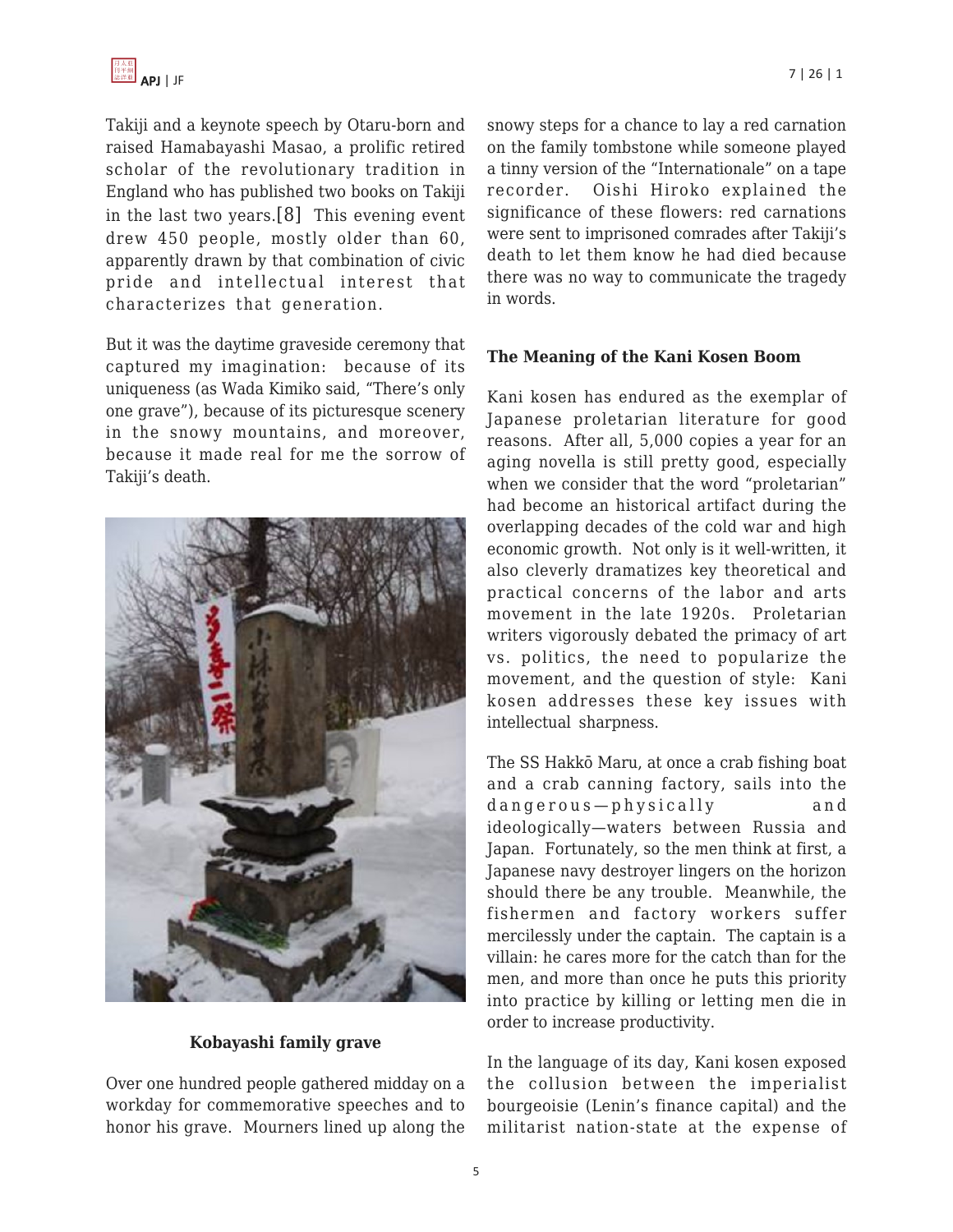workers, while demonstrating that the only way to change exploitation was through collective organization. The strike appears destined to fail when the destroyer approaches and comes to the aid of the captain, to the surprise of many aboard the ship, but as the strike leaders are led away, the remaining men yell, "One more time!" Victory may be deferred, but it is tantalizingly within reach.

Nevertheless, the meaning of the boom seems different from the work's enduring meaning as exemplar of proletarian literature. So much of the astonishment and optimism regarding the boom stems from the involvement of young people—much hyped in the media. Many find it promising to think that young people are interested in a work that confronts the dynamics of exploitation with old-fashioned labor organization. Shimamura Teru, Professor at Ferris University in Tokyo, draws a direct line between Takiji and young people today when he points out that a 26 year old Takiji began Kani kosen, published in the first year of the Great Depression, with the line: "We're on our way to hell, mate!"[9]

For those intimate with Takiji's writings, this "boom" represents the possibility of change. Ito Mari, with the Article 9 Association Over Hokkaido, plans programming targeted toward getting young people involved in the movement to protect Article 9, the no-war article of the post-war constitution.[10] When asked why the involvement of young people is so important in the assessment of the boom, she responded, "The reality is that so many young people are having trouble finding or keeping a job. The best thing that can happen for them is for a lot of them to read Kani kosen and realize how similar their situation is." Kato Taichi, children's book author, is skeptical that young people are really reading Kani kosen (he defines "youth" as those up to 20 years old and the "precariat" as those between 20 and 40 years old). For him, the best thing that can come of the boom is for adults (over 40) to read it and wake up and take responsibility for the mess they have created: "So many [young people] are suffering because they're poor and each thinks it's his own fault—90% of them haven't read Kani kosen. 'It's not my fault—it's the social system or the result of politics.' How many can step forward and say that? Very, very few. Young people are really suffering. What if just one more adult could say, 'It's not your fault…" That is my hope for the Kani kosen boom. 'It's not your fault…"

With his restrained optimism, Sato Saburo, former curator of the Takiji Library from 2003-2008 says, "The boom has already peaked, but new readers have gotten something out of it and can create new works… The message is getting out there. It may have the capacity to change the current situation of the ruling Liberal Democratic Party or labor unions. It may not be a new boom, but I think it will continue on."

In 1929, Kani kosen was censored and banned, and Takiji was arrested for having written the line which a factory worker says that he hopes the Emperor chokes on the crabmeat they are canning. Attempts were made numerous times in the next couple of years to republish, but each time the work was banned. Kani kosen was dangerous. Today? Kani kosen is not banned. In fact, it is included in lists of works of literature with which elite high schoolers should be familiar. Does this mean it is not dangerous? It's too soon to say. Meanwhile, despite the apparent distance between a 1929 proletarian novella and contemporary society in one of the world's wealthiest nations, 51% of people responding to a poll in the Mainichi Newspaper in October 17, 2008, replied that they "can relate to Kani kosen;" of those who could relate, 65% explained "because poverty is a social problem."

#### **Synopsis:**

"Takiji Memorial: February 20, 2009" is a